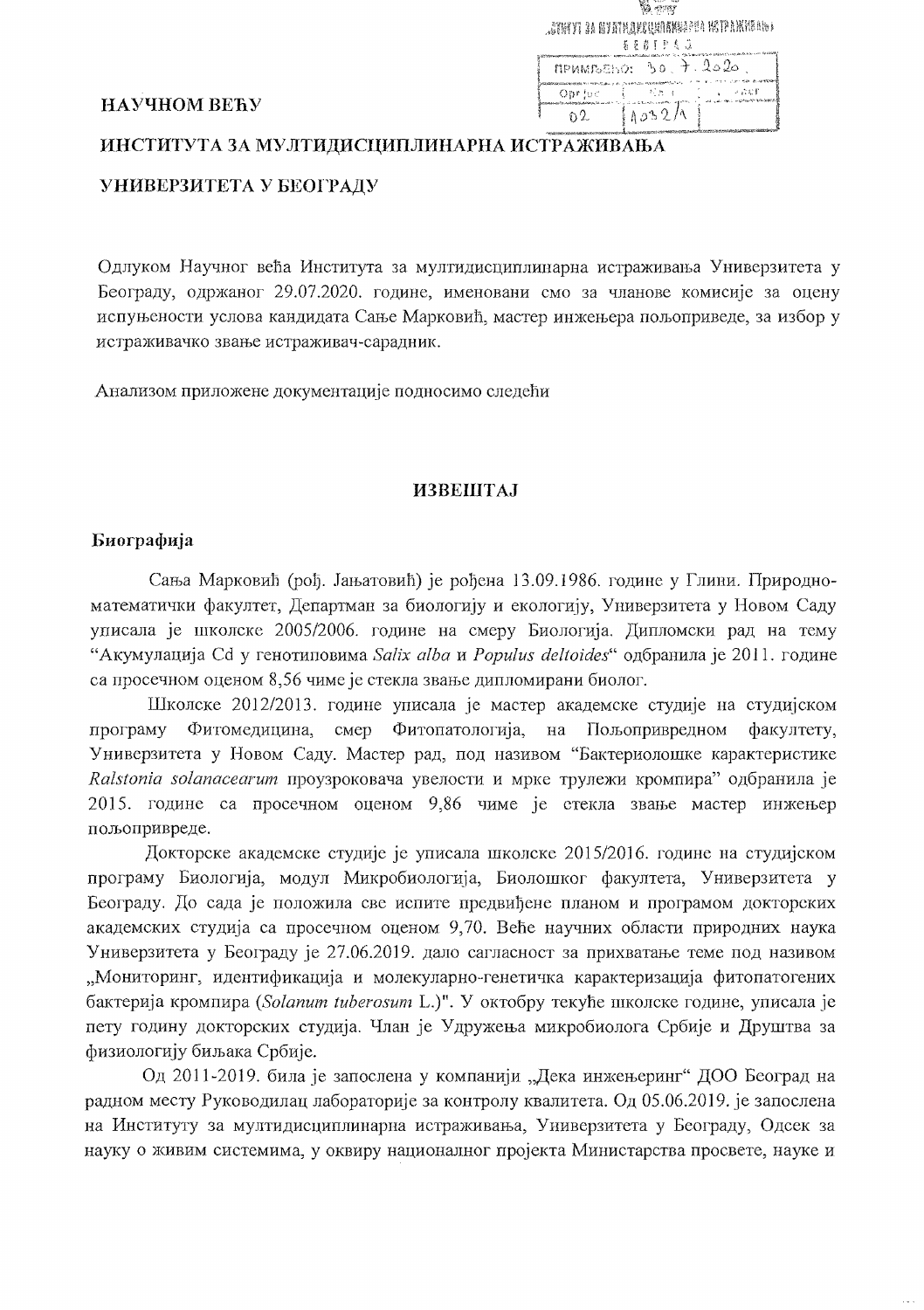технолошког развоја ИИИ43010 под називом "Модификације антиоксилативног метаболизма биљака са циљем повећања толеранције на абиотски стрес и идентификација нових биомаркера са применом у ремедијацији и мониторингу деградираних станишта". У оквиру пројекта бавила се идентификацијом и карактеризацијом фитонатогених бактерија и могућностима њихове биолошке контроле, биотским проузрокованим стресом фитопатогеним бактеријама, формирањем колекције бактерија са антагонистичким деловањем на фитопатогене. У звање истраживач приправник изабрана је 23.02.2018. године.

Резултати досадашњих истраживања Сање Марковић објављени су у виду два научна рада у врхунском међународном часопису (М21), једног рада у националном часопису са међународним значајем (М24), једног рада у врхунском часопису националног значаја (M51), 11 радова презентованих на скуповима међународног значаја штампаних у изводу (М34) и једног рада презентованог на скупу националног значаја штампано у изводу (М64).

# Библиографија:

 $\bar{z}$ 

# Рад у врхунском међународном часопису (М21) - News Item

- 1. Blagojević, J., Janjatović, S., Ignjatov, M., Trkulja, N., Gašić, K., & Ivanović, Ž. (2020). First Report of a Leaf Spot Disease Caused by Alternaria protenta on the  $104(3)$ , Datura stramonium in Serbia. Disease. 986-986. Plant (https://doi.org/10.1094/PDIS-06-19-1335-PDN)
- 2. Popović T., Jelušić A., Milovanović P., Janjatović S., Budnar M., Dimkić I., Stanković S. 2017. First report of Pectobacterium atrosepticum, causing bacterial soft rot on calla lily in Serbia. Plant disease, 101(12), 2145. (https://doi.org/10.1094/PDIS-05-17-0708-PDN)

#### Раду националном часопису са међународним значајем (М24)

3. Popović, T., Jelušić, A., Marković, S., & Iličić, R. (2019). Characterization of Pectobacterium carotovorum subsp. carotovorum isolates from a recent outbreak on cabbage in Bosnia and Herzegovina. *Pesticidi i fitomedicina*, 34(3-4), 211-222. (doi: 10.2298/PIF1904211P)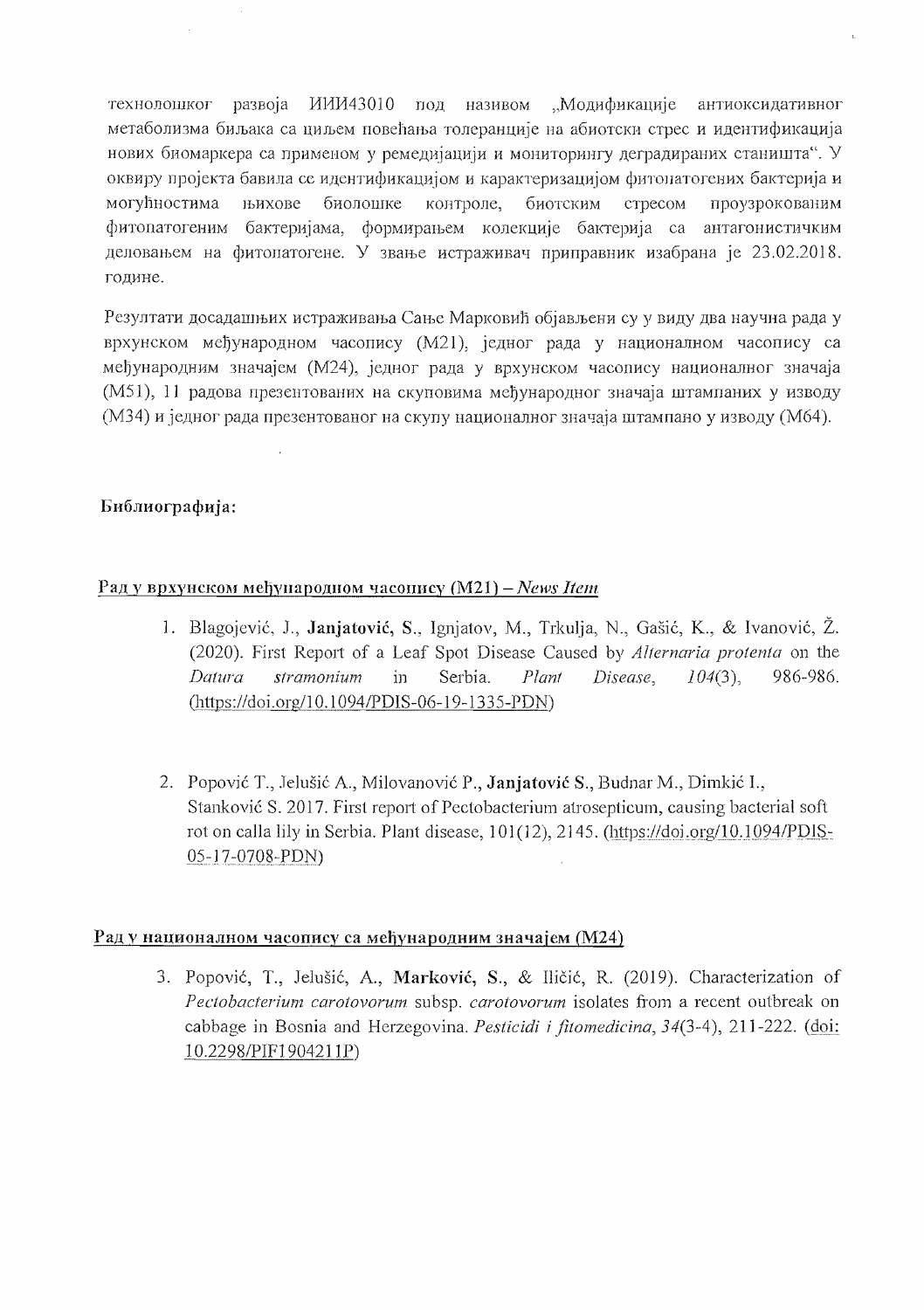## Рад у врхунском часопису националног значаја (М51)

4. Popović, T., Ivanović, Ž., Janjatović, S., Ignjatov, M., & Milovanović, P. (2016). Chlorine dioxide as a disinfectant for Ralstonia solanacearum control in water, storage and equipment. Ratarstvo i povrtarstvo, 53(2), 81-84. (doi: 10.5937/ratpov53-9982)

## Саопштење са међународног скупа штампано у изводу (МЗ4)

- 1. Popović, T., Jelušić, A., Marković, S., Iličić, R. 2019. An outbreak of the soft rot on cabbage. VIII Congress on plant protection: Integrated Plant Protection for Sustainable Crop Production and Forestry, November 25-29<sup>th</sup>, Zlatibor, Serbia Book of Abstracts, 167.
- 2. Popović, T., Jelušić, A., Mitrović, P., Iličić, R., Marković, S. 2019. Determination of allelic profile of Xanthomonas campestris pv. campestris isolates originated from cabbage. VIII Congress on plant protection: Integrated Plant Protection for Sustainable Crop Production and Forestry, November 25-29<sup>th</sup>, Zlatibor, Serbia, Book of Abstracts, 186.
- 3. Iličić, R., Popović, T., Jelušić, A., Marković, S., Vlajić, S. 2019. New records of Pseudomonas syringae in young sweet cherry plantations. VIII Congress on plant protection: Integrated Plant Protection for Sustainable Crop Production and Forestry, November 25-29<sup>th</sup>, Zlatibor, Serbia, Book of Abstracts, 185.
- 4. Marković, S., Stanković, S., Jelušić, A., Iličić, R., Popović, T. 2019. Multilocus sequence analysis of Ralstonia solanacearum isolates originated from potato in Serbia. 6th Congress of the Serbian Genetic Society, October 13-17<sup>th</sup>, Vrniačka Bania, Serbia. Abstract Book, 164.
- 5. Marković, S., Popović, T., Jelušić, A., Iličić, R., Stanković, S. 2019. Genetic insight into the isolates causing blackleg disease on potato. 6th Congress of the Serbian Genetic Society, October 13-17<sup>th</sup>, Vrnjačka Banja, Serbia, Abstract Book, 165.
- 6. Jelušić, A., Berić, T., Mitrović, P., Marković, S., Stanković, S., Popović T. 2019. Genetic diversity of Serbian isolates of Xanthomonas campestris py. campestris originated from winter oilseed rape. 6th Congress of the Serbian Genetic Society, October 13-17<sup>th</sup>, Vrnjačka Banja, Serbia, Abstract Book, 163.
- 7. Jelušić, A., Dimkić, I., Berić, T., Mitrović, P., Marković, S., Stanković, S., Popović, T., 2019. Comparative metagenomics of microbial communities inhabiting the phyllosphere of the diseased and healthy oilseed rape. 8th Congress of European Microbiologists (FEMS 2019), Glasgow, Scotland, Abstract Book, PT186, 899.
- 8. Jelušić, A., Popović, T., Mitrović, P., Dimkić, I., Stanković, S., Marković, S., Berić, T., 2019. Genetic heterogeneity among Xanthomonas campestris pv. campestris isolates originated from oilseed rape determined with different rep-PCR techniques.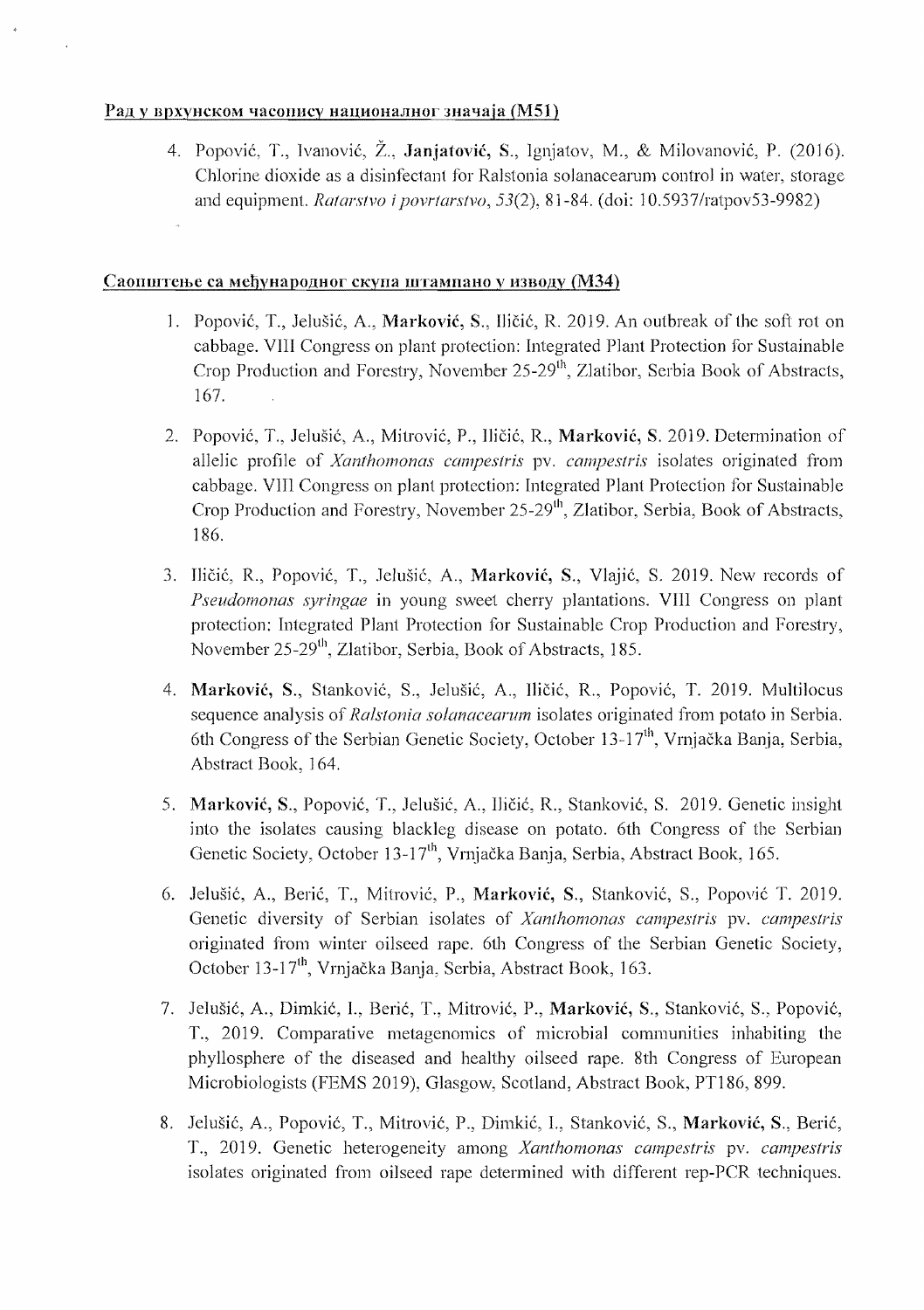8th Congress of European Microbiologists (FEMS 2019), Glasgow, Scotland, Abstract Book, PT274, 991.

- 9. **Marković, S., Dimkić, I., Stanković, S., Jelušić, A., Iličić, R., Popović, T., 2019.** Metagenomic analysis of microbial communities associated with diseased potato tubers. 8th Congress of European Microbiologists (FEMS 2019), Glasgow, Scotland, Abstract Book, PT168, 881.
- 10. Popovic, T., Milicevic, Z., IliCic, R., **Markovic,** S., Oro, V., Jelusic, A, Krnjajic, S. 2019. Antibacterial activities of essential oils of wild oregano, clove bud, rosemary, peppermint, basil and lemongrass against growth of soft rot bacteria. I<sup>st</sup> International Symposium: Modern Trends in Agricultural Production and Environmental Protection, July 02-05<sup>th</sup>, Tivat, Montenegro, 230-242.
- **11. Markovic,** S., Popovic, T., Stankovic, S., Jelusie, A. 2018. Monitoring of potato fields to presence of *Ralstonia solanacearum.* 12<sup>th</sup> Congress of Serbian microbiologists with intenational participation "MICROMED 2018 REGIO", Belgrade, Serbia, Book of Abstracts, 209-210.

#### Саопштење са скупа националног значаја штампано у изводу - М64

12. Popović, T., Marković, S., Bijelić, Ž., Iličić, R., Jelušić, A., Stanković, S. 2018. Pectobacterium carotovorum subsp. *brasiliensis* - novi patogen krompira u Srbiji. XV Savetovanje 0 zastiti bilja, Zlatibor, 26-30. novcmbar, Zbornik rezimea radova, 23.